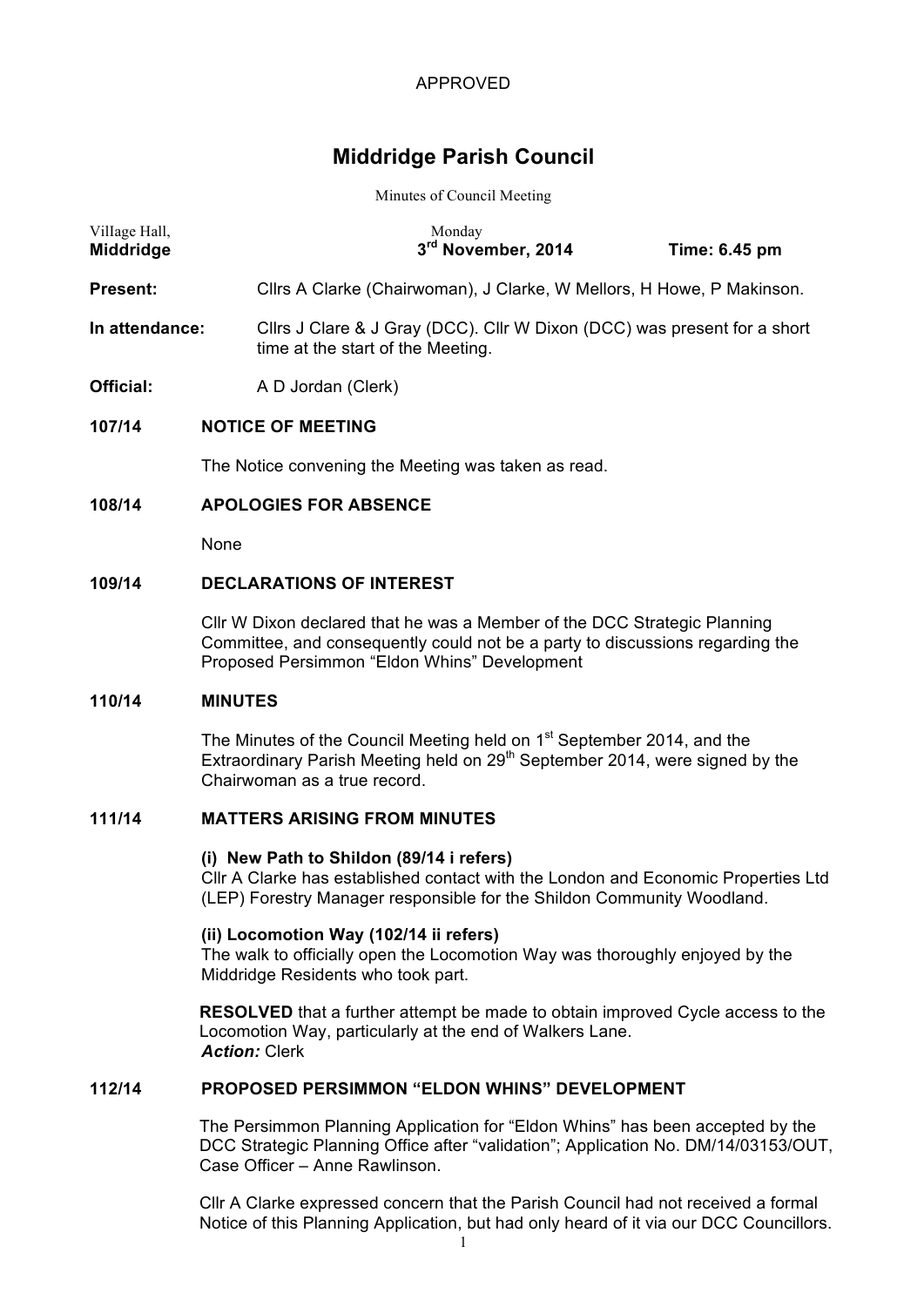**RESOLVED** that an official complaint be made about this lack of formal Notice. *Action:* Clerk

Cllr J Clare stated that he would object to the Persimmon Proposal when it was heard by the DCC Strategic Planning Committee. He believed that there was a good chance of the proposed Development being rejected on the basis that:-

(i) Both the current DCC County Plan (basically the 1996 Sedgefield Borough Plan) and the new Draft DCC County Plan state that the Land in question is part of a Green "Barrier (or "Wedge") intended to maintain the existence of Middridge as an entity distinct from Newton Aycliffe.

(ii) The Persimmon Development "leaps over" the "Eldon Whins" Development incorporated in the Draft DCC County Plan, which is contrary to the principle of "phased Development".

There is a time limit of 21 days for Formal Objections to be made to the Persimmon Proposal, and it is important that as many Objections as possible should be lodged.

**RESOLVED** that a "Flier" be sent to all Villagers asking them to lodge an Objection to the Persimmon Proposal as soon as possible. Whilst Residents should be free to write their own letters, they should be urged to mention the fact that the Proposal is not covered by the current or new Draft DCC County Plans, and threatens the buffer that prevents Middridge being "swallowed up" by Newton Aycliffe. *Action:* Cllr A Clarke & Clerk

**RESOLVED** that Anne Rawlinson be contacted to arrange for a Planning Officer to present the Persimmon Proposal to the Parish Council, and to discuss their intended Objections. It is important to ensure that the time limit for Objections be extended to allow this Meeting to take place, and for the Parish Council to subsequently submit their Formal Objection.

*Action:* Cllr A Clarke & Clerk

As a general point, Cllr H Howe stated that he felt that the Planning System was biased in favour of the Applicant, and against any Objectors.

## **113/14 GROUNDS MAINTENANCE & GENERAL REPAIRS**

#### **(i) Parish Paths Maintenance**

Payment for the  $2^{nd}$  (and final) authorised Cut of the Parish Paths has been received. The Clerk undertook to continue to press Ian Hayman to complete the agreed modifications to the Stiles on Path 7 (Tramway).

#### **(ii) Village Green Maintenance**

Ian Hayman has now completed the Cuts of the Village Green for this year, including one authorised additional Cut.

Cllr A Clarke mentioned the Flower Bed in front of 29, North Side, which is not being maintained by the current occupants. Technically this Flower Bed is part of "the Dock" (a registered Village Green), but there was no objection to this Flower Bed provided it is adequately maintained.

**RESOLVED** that the occupants of 29, North Side be contacted with a view to their agreeing to maintain this Flower Bed, or the Parish Council will arrange for it to revert to being part of "the Dock". **Action:** Cllr A Clarke

#### **(iii) Tree Management**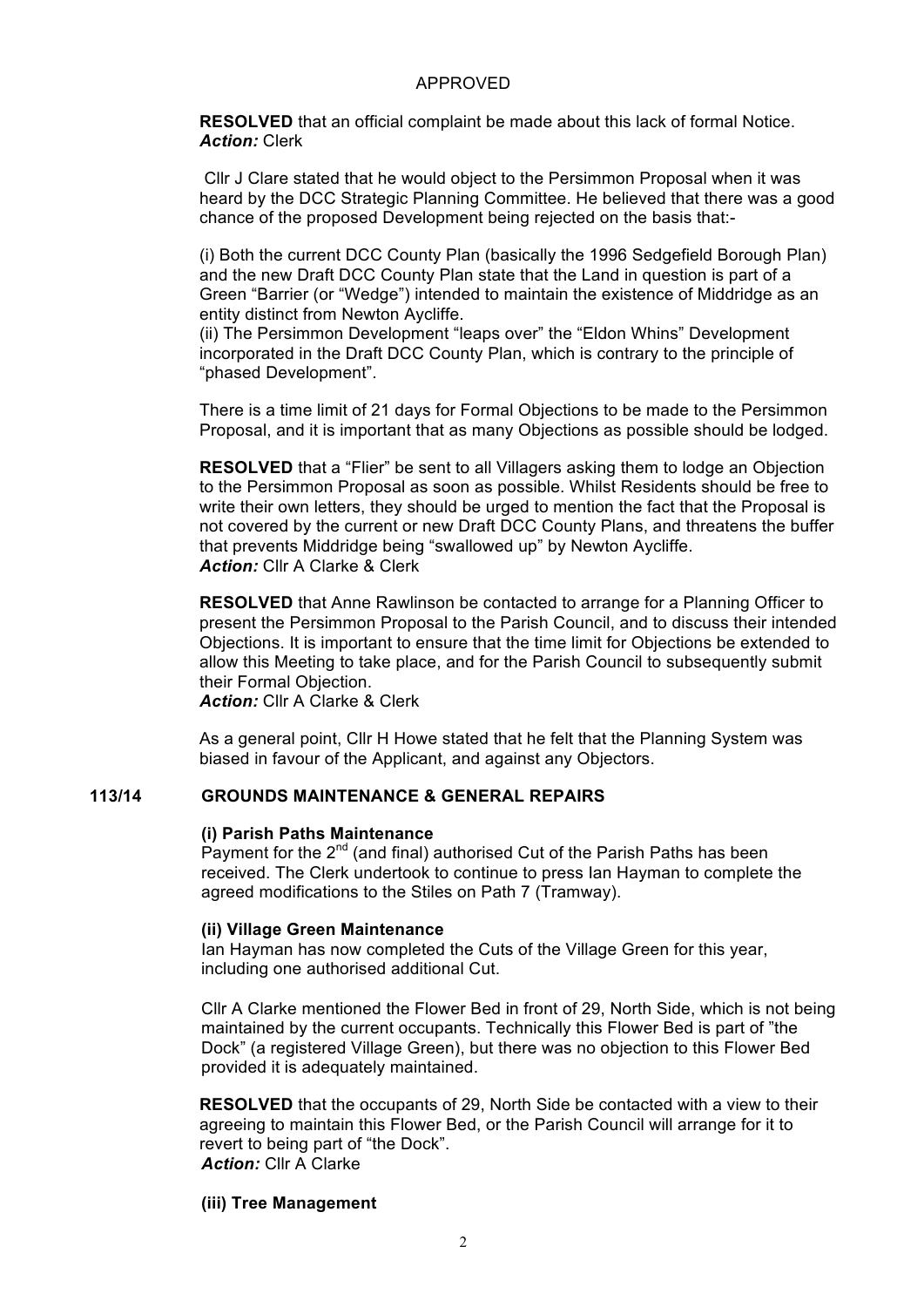There has been no further progress on the Draft Tree Management Policy. Cllr H Howe and the Clerk undertook to complete this Draft Policy, which will be circulated to all Councillors for comment, with a view to its being adopted at the next Meeting.

Attempts to contact Rodger Lowe from DCC have failed.

It has been established that a Tree in Eden Grove is the only Tree in the Parish subject to a Tree Preservation Order (TPO).

The question of the Parish Council's participation in National Tree Week was discussed.

**RESOLVED** that no action be taken.

#### **(iv) Pavement Maintenance**

Following a complaint by the Occupants of 2 & 3 Northside regarding the state of the Pavement in front of their properties, it has been established that this, and a number of other Pavements around "The Meadows", are **NOT** included in the DCC Map of "Adopted" Pavements in Middridge. It is likely that this situation has arisen by accident during one of the past Local Authority Reorganisations. Cllrs J Clare and J Gray agreed to raise this problem with the DCC Highways Department, with a view to ensuring that **ALL** Pavements in the Village are "adopted", but warned that this could be a lengthy process.

The Clerk agreed to chase the situation regarding completion of the work on the Millennium Hedge as part of a Training Course. *Action:* Clerk

#### **114/14 PROPOSED DISPOSAL OF ALLOTMENTS BY DURHAM COUNTY COUNCIL, MIDDRIDGE**

Following a Meeting with all interested parties, it appears it may be possible to resolve the question of future Ownership and Use of the Allotments and "the Paddock", if the Registered Use of the Land in question can be changed to "Allotments". This would require a formal Planning Application, and it was suggested that the first step should be to submit a Pre-Planning Application, in order to establish the scale of any likely problems. This involves a Fee, which would have to be borne by the Parish Council.

**RESOLVED** that the expenditure of £50 on a Pre-Planning Application is approved. *Action:* Clerk

#### **115/14 COMMUNITY RIGHT TO BID**

Applications to register "The Paddock", the Allotments, the Bay Horse and the Village Hall, as Assets of Community Value under the Localism Act's Community Right to Bid Scheme, have been submitted to DCC. A response is expected by the end of November.

### **116/14 PLANNING APPLICATIONS**

No new Planning Applications have been submitted since the last Council Meeting.

Mrs Upton has stated that she and her husband are now reconciled to the new Store in the garden of 38, Southside.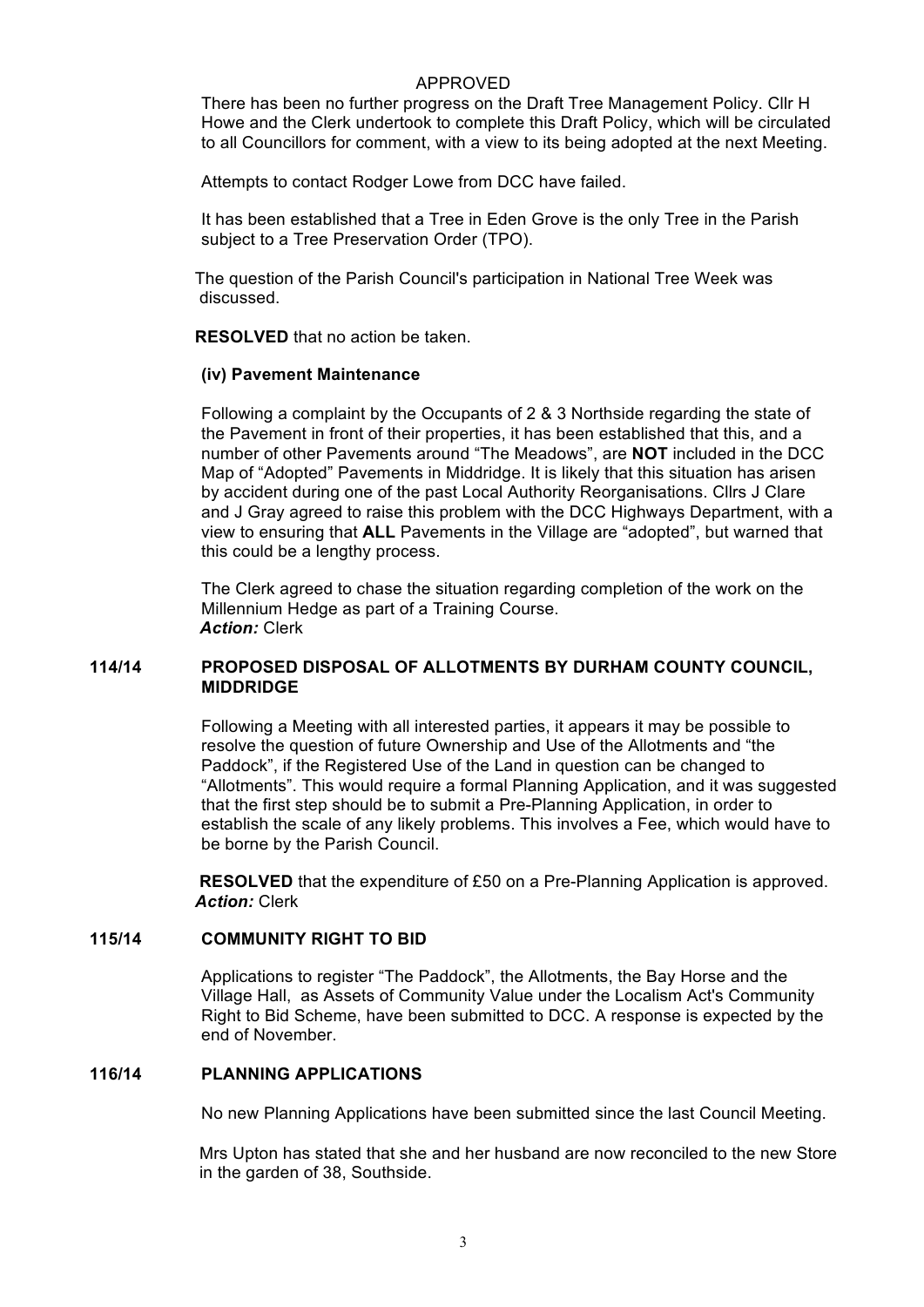DCC have considered the situation regarding the breach in the Stone Wall between the Bay Horse Car Park and the garden of 38, Southside. They are not prepared to take any action, as they consider it unfair to penalise the current occupants, who were not responsible for the problem, and consequently no further action is possible.

#### **117/14 CHILDREN'S' PLAY AREA**

Final repairs to the Play Area Equipment have been completed satisfactorily; no further action planned.

# **118/14 C35 NEWTON AYCLIFFE TO SHILDON ROAD-TRAFFIC CALMING**

The Parish Council's Application for a Grant from the Durham Police and Crime Commissioner's Community Safety Fund for two Driver Feedback Signs was unsuccessful, possibly because the second round of such Grants was focussed on Anti-Social Behaviour, although the Clerk is attempting to clarify this. It should be possible to make another Application next Financial Year.

**RESOLVED** that the Repairs to the Fire-damaged Road be chased. *Action:* Clerk

## **119/14 NEIGHBOURHOOD PLAN**

Cllr W Mellors has done further work on the Draft Neighbourhood Plan, which is now largely complete, apart from the Section on Housing Development.

**RESOLVED** that the new Draft Neighbourhood Plan be circulated to Councillors. *Action:* Cllr W Mellors

The establishment of a Neighbourhood Plan is now considered urgent owing to the protection it can provide against unexpected Planning Applications such as the Persimmon "Eldon Whins" Proposal.

**RESOLVED** that a Meeting of the Neighbourhood Plan Working Group be organised in the Village Hall as soon as practical. *Action:* Cllr W Mellors

## **120/14 GATC COMMUNITY GOVERNANCE REVIEW**

It has been established that there is no time limit on GATC producing a 'valid Petition'. In view of a lack of response to their On-line Petition, GATC have now given responsibility for obtaining sufficient signatures for the Petition to their Town Clerk, and authorised any necessary expenditure.

#### **121/14 WEBSITE**

The 2013/14 Parish Council Accounts are now published on the Village Website.

## **122/14 STATUTORY POLICIES**

The Clerk has produced Draft new Financial Regulations, Risk Assessment Register, Publication Scheme, and Standing Orders.

**RESOLVED** that the new Draft Policies be circulated to all Councillors for their comments as soon as possible. Comments to be collated, with a view to some at least of the new Statutory Policies being adopted at the next Council Meeting. *Action:* Clerk